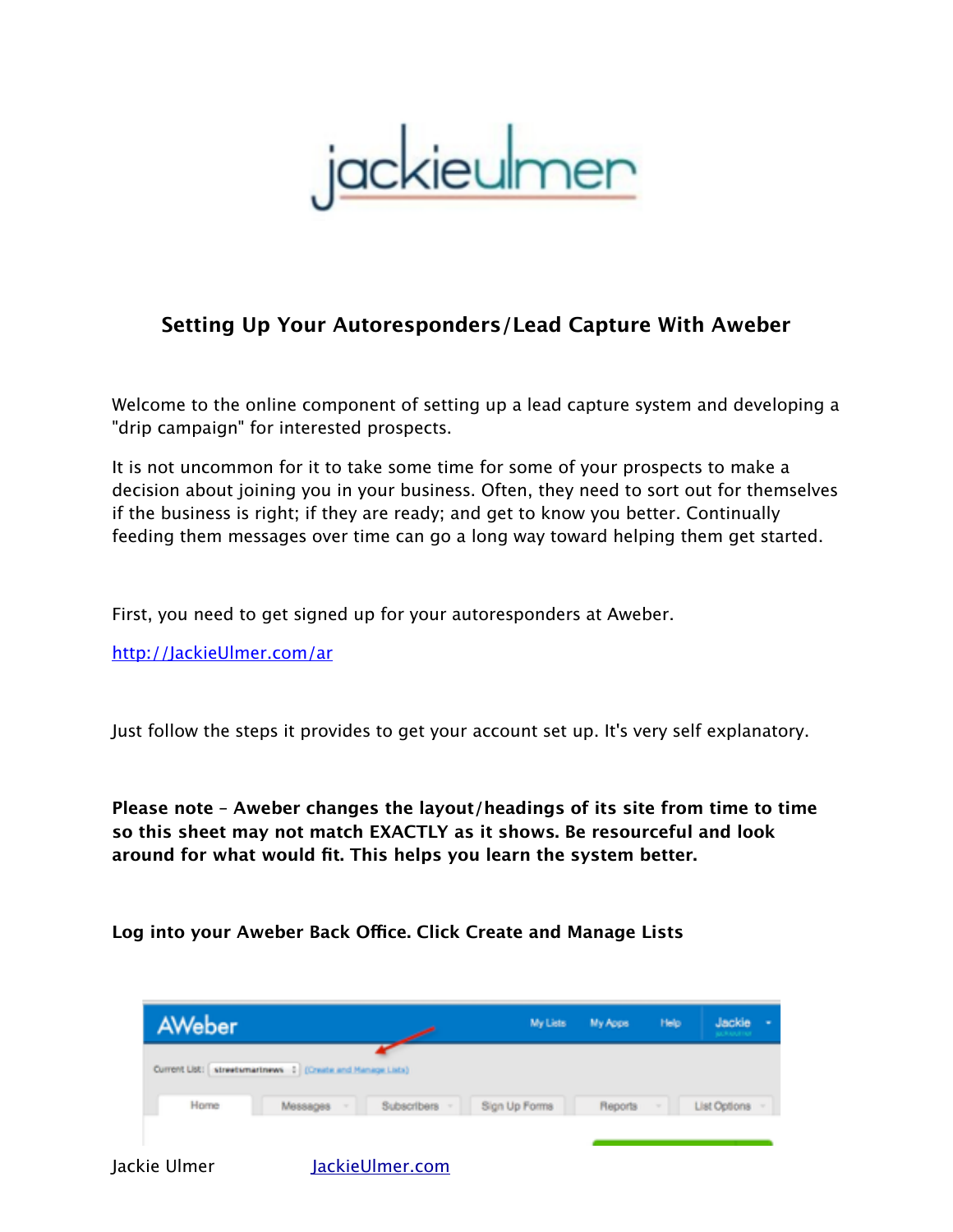**Creating Your Lead Capture and Webform - Click Create a New List**



.Choose a name instead of "default7564j67" or whatever it shows in the box. In this example, I used - burnedout -choose something that fits your list and what you are ofering, but don't overthink it. It's mostly for you. Your list won't really see it.

Give it a Description – Your Business Information

Enter the name/email you want to messages to "send" from. This is what shows up for your prospect. Enter your name and email for notifications when someone subscribes to your list. Contact address is required for written opt out. You'll go through Basic Settings; Personalize Your List and Confirmed Opt In

| Basic Information The bare essentials for your list.                            |  |            |
|---------------------------------------------------------------------------------|--|------------|
|                                                                                 |  |            |
|                                                                                 |  |            |
|                                                                                 |  | * required |
| List Name *                                                                     |  |            |
| burnedout                                                                       |  |            |
| <b>List Description</b>                                                         |  |            |
| Network Marketing Campaign for Burned Out Professionals                         |  |            |
| "From" Name<br>Address <sup>*</sup>                                             |  |            |
| jackie@streetsmartwealth.com<br>Jackie Ulmer                                    |  |            |
| Contact Address *                                                               |  |            |
| Street Smart Wealth Group, Walnut Hills, Box 1955, Blue Jay, CA 92317, USA edit |  |            |
|                                                                                 |  |            |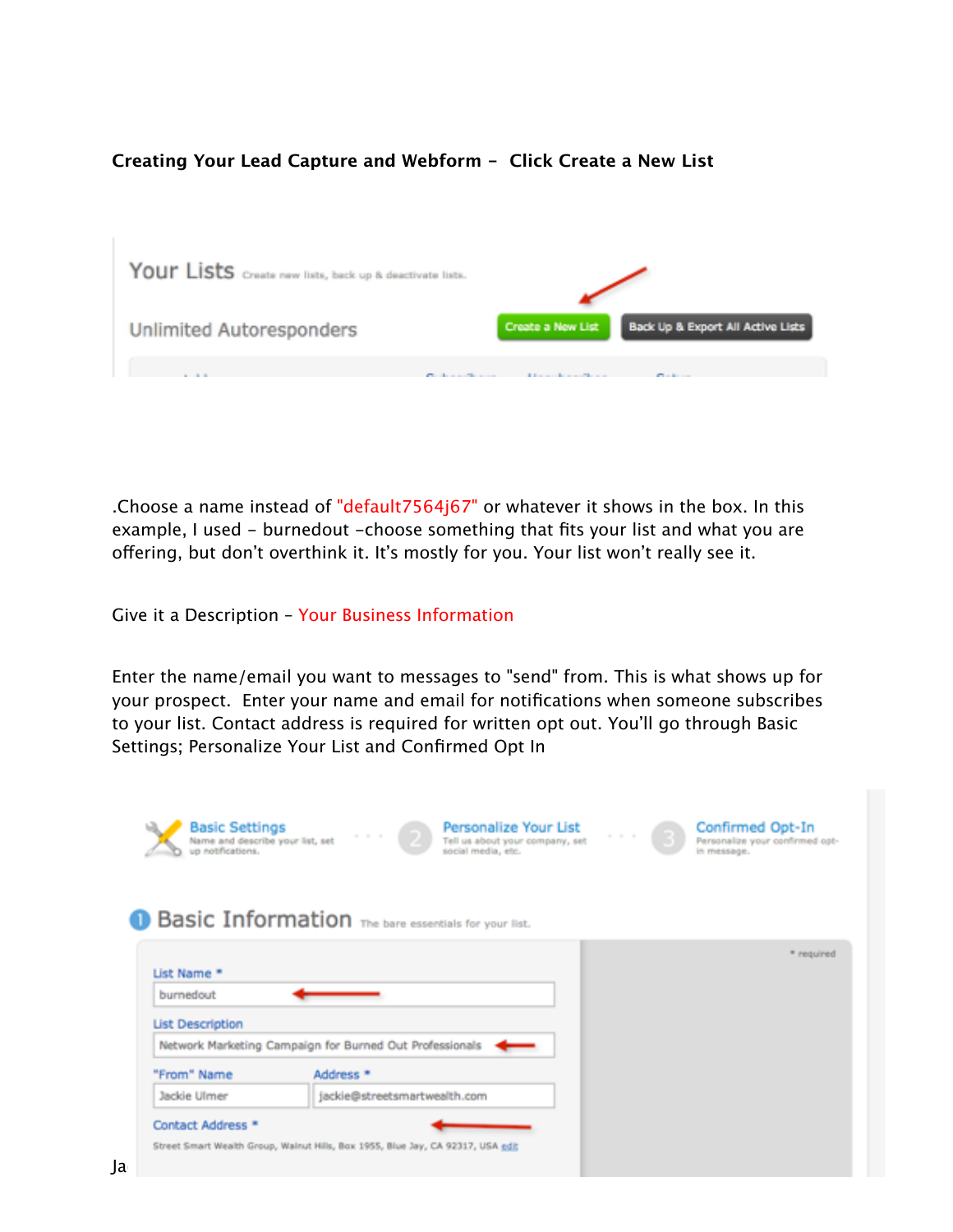Complete the company branding and Email Signature boxes.

| <b>Basic Settings</b><br>Personalize Your List<br>Confirmed Opt-In<br>a a a<br>.<br>Name and describe your list, set<br>Tell us about your company, set<br>Personalize your confirmed opt-<br>us notifications.<br>social media, etc.<br>in message. |  |
|------------------------------------------------------------------------------------------------------------------------------------------------------------------------------------------------------------------------------------------------------|--|
| Company Branding over your messages and pages a personal touch.                                                                                                                                                                                      |  |
| Company Name<br>Street Smart Wealth Group                                                                                                                                                                                                            |  |
| Website URL<br>Please Upload<br>http://www.streetsmartwealth.com<br>Your Logo                                                                                                                                                                        |  |
| Email Signature<br>Jackie Ulmer                                                                                                                                                                                                                      |  |
| <b>INVESTIGATION</b><br>http://JackieUlmer.com<br><b>CAR_RAM_RAMA</b>                                                                                                                                                                                |  |
| Social Media / Sharing integrate with Twitter/Facebook and customize your broadcast archive.                                                                                                                                                         |  |
| <b>Tweet Your Broadcasts</b>                                                                                                                                                                                                                         |  |
| Jackie Ulmer<br>Default<br>http://www.bwitter.com/jackieuhner                                                                                                                                                                                        |  |

Example of my Email Signature:

**EXPECT Success!**

**Jackie Ulmer http://JackieUlmer.com 909-337-3521**

**PS - Want to learn some simple techniques to grow your business online? My site has loads of resources!**

Set up your Social Media sharing (if you are ready to go here and if not, you can come back later and add it.)

**Click Save Settings** and then go to the next step. There is also the Wizard at the bottom of the page that will take you through each step.

Next up is your confirmation message. Put something like this in the subject line –

Jackie Ulmer JackieUlmer.com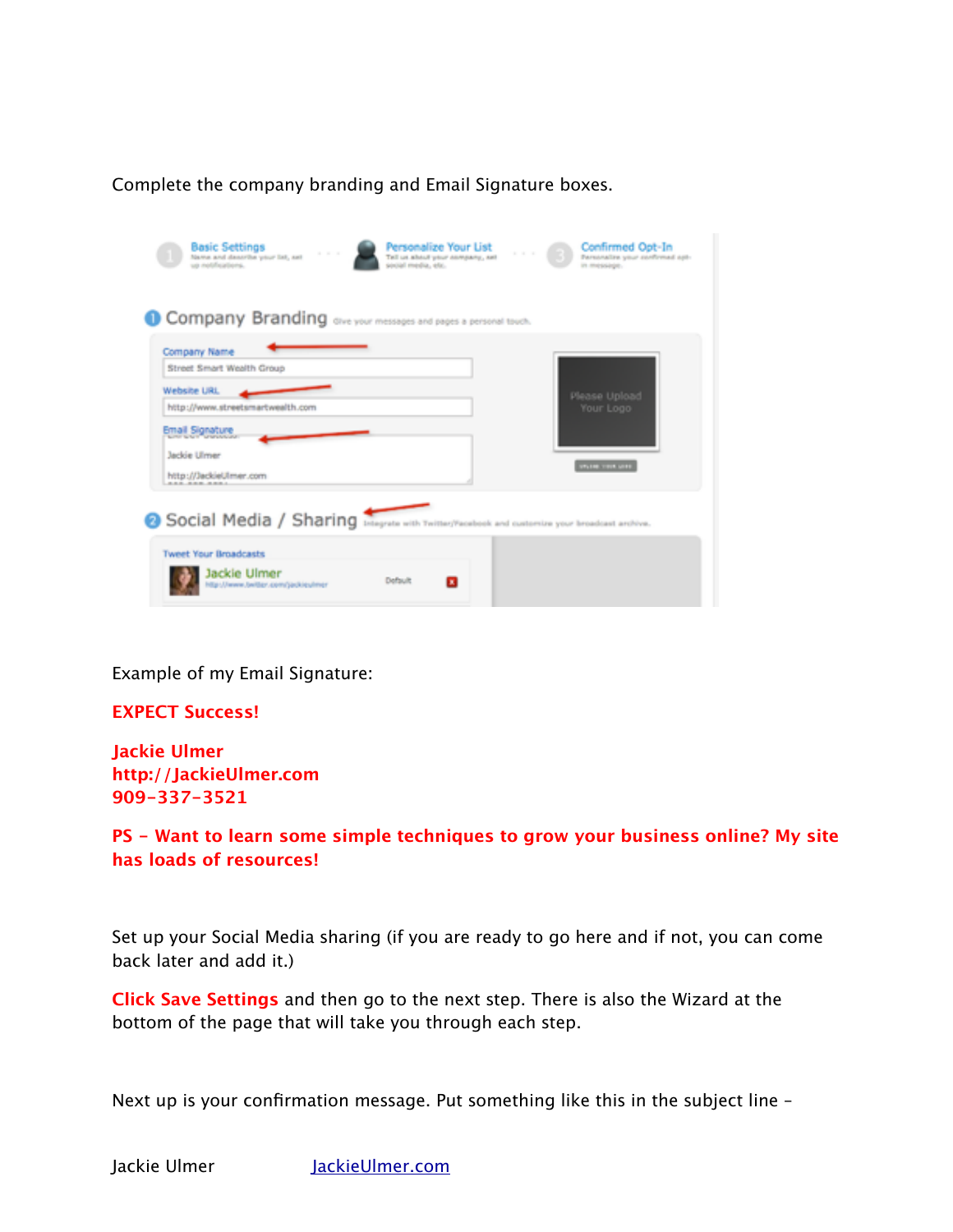## **{!firstname} - Confirm Your Information Request for Your Business Information** –

the {!firstname} is the code to insert your prospects first name in the message/subject line and personalize it.

In the Intro Box, put something like this - **Thanks for requesting more information on our Tag line specific to your business. Before we begin sending you the information you requested, we want to be certain we have your permission.**





**EXPECT Success!**

**Jackie Ulmer http://JackieUlmer.com 909-337-3521**

Next is Confirmation Success Page – You can set up a specific Thank You page on your site, or a download page where they can download your enticing free bribe. You can ALWAYS change this. For now, you may want to just take them back to your site. Example -– http://JackieUlmer.com

### **Save List Settings**

At the top of the page, click on **Messages.** This is where you will set up specific information to be dripped on them for a period of time. You can do a series of reports, or just start with one message to get them into your campaign and add as you go along.

Once you have messages set up, below is a screenshot of what it will look like with an indicator of what each component means.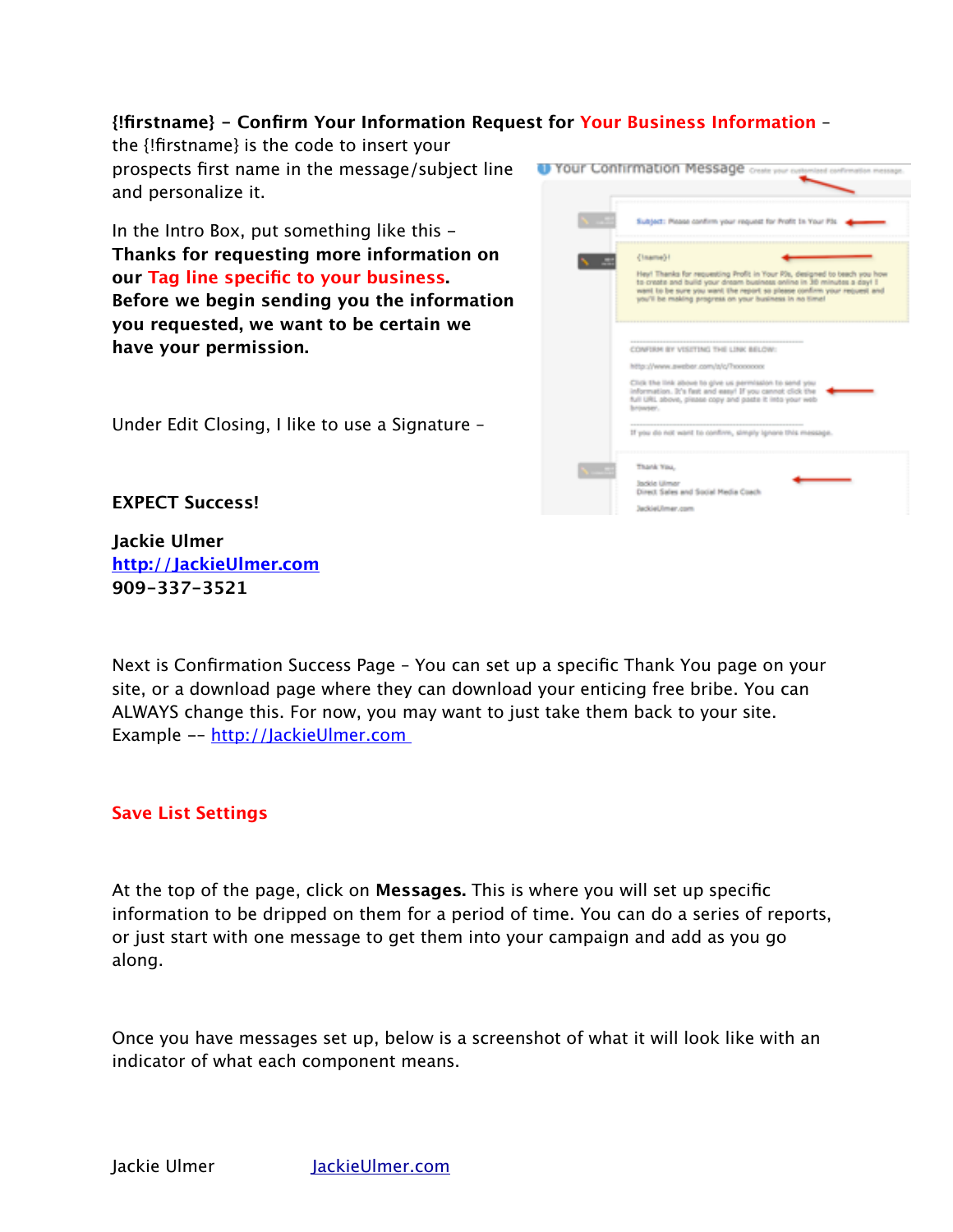#### **Follow Up Messages:**

Your list has 1 autoresponder and unlimited follow up messages available. You are currently sending 12 messages. To move or reorder follow up messages simply dick and drag it to the new location.

|      |          |             |          |                |                                       | Actions: Reset Open Rate Statistics |           |                  | Go.          |
|------|----------|-------------|----------|----------------|---------------------------------------|-------------------------------------|-----------|------------------|--------------|
| Mesa | Interval | <b>Type</b> | Modified | Click Tracking | Subject                               | Spam? Test Copy Delete              |           |                  |              |
|      | o        | Teat/WTML   | 12/19/10 | On             | (Ifirstname) - Your Send Out Card     | ۰                                   |           | Test Copy        | α            |
| 2    | 4        | Text        | 12/15/10 | Off            | {Iname_fix} - Have you sent a card    | ٥                                   |           | Test Copy        | $\mathbf{x}$ |
| а    | 4        | Total/WTML  | 12/19/10 | Off            | (Hintmanne) What Netflix Has in Co.,  | ۰                                   |           | Test Copy        | ×            |
| 4    | 7        | Text/HTML   | 12/19/10 | Q <sub>0</sub> | Here's the Info Again (Ifirstname)    | Q                                   |           | Test Copy        | $\mathbf{x}$ |
| s    | 4        | Teat        | 12/19/10 | Off            | Looking forward to talking with you   | ۰                                   |           | <b>Test Copy</b> | в            |
| ō    | 7        | Text/HTML   | 12/19/10 | Off            | The Power in 3 (Ifirstname)           | Q                                   |           | Test Copy        | $\mathbf{x}$ |
| 7    | 7        | Teat        | 12/19/10 | off            | How Important is the Team You Choos   | ۰                                   |           | Test Copy        | в            |
| ġ    | 7        | Tax6/HTML   | 12/19/10 | Qn             | What if You Could Make a Living by    | 1.2                                 |           | Test Copy        | $\mathbf{x}$ |
| ٠    | 10       | Teat        | 12/19/10 | off            | (Ifirstname) - Have you sent a card   | ۰                                   |           | Test Copy        | в            |
| 10   | 7        | Tent/INTML  | 12/19/18 | Ωff            | (Thrstname) What Netflix Has in Co    | ٥                                   | Test Copy |                  | м            |
| 11   | 7        | Teat/HTML   | 12/19/10 | $^{00}$        | (Ifirstname) Are You Tired of the R., | ۰                                   |           | Test Copy        | α            |
| 12   | 30       | Text/ITML   | 12/15/10 | $\Omega$       | May I ask you a question (lifestnam   | ō                                   |           | Test Copy        | $\mathbf{x}$ |
|      |          |             |          |                | <b>Add New Follow Up Message</b>      |                                     |           |                  |              |

Arrow #1 at the top is the Message Number in the series.

Arrow #2, Interval, is the time delay between the messages, so you see that message number 2 is delivered 4 days after the first one. You can change these to whatever you want.

Arrow  $#3$  is the Subject your prospect will see in their email box.

Arrow #4 at the top is the COPY feature. You can copy and of the messages to send as a repeat later on. This is a good way to add content and you will see that Message #10 is a copy of Message #3. I like to spread out the delivery over time so the longer someone has been in the system, the less frequent I send them a message.

Arrow #5 at the bottom is how you add a new message. Click that button and then you'll add a subject and then the body and then set the time Interval and click Save.

You can change or delete any of the messages. As you grow and expand in the business, you'll add more of your own story and experiences to the series. This is a key part of "building the relationship."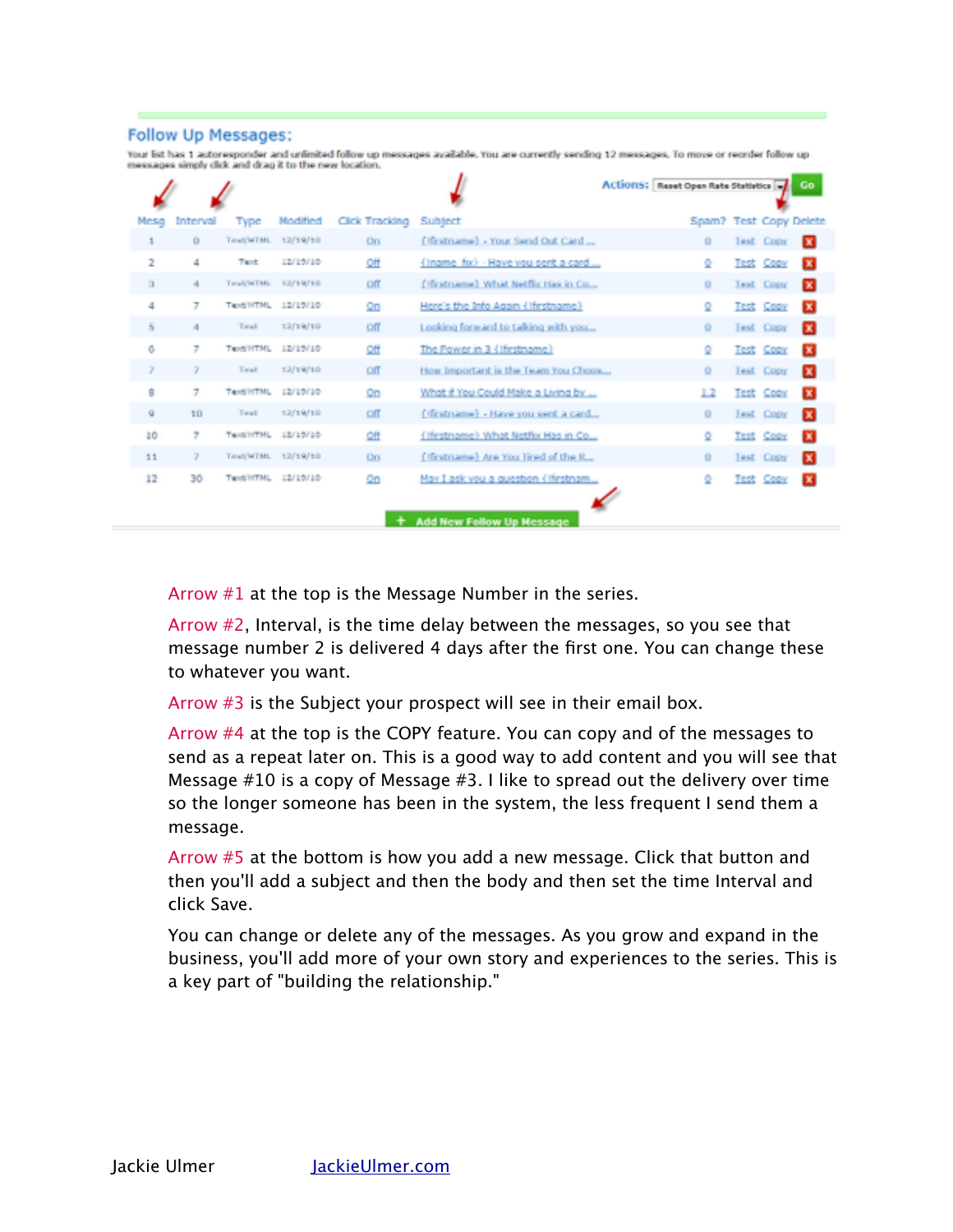### **WEBFORMS**

Your next step is to set up Your WebForm if you are adding this to your website, which I highly suggest. Click Webforms at the top, and then Create a Webform.

| Design<br>Customize the look and style of                            | Settings<br>Publish<br>a ser<br><b>COLLEGE</b><br>Edit your web form's properties<br>Place your seek form on your<br>and choose a thank you page.<br>pite. |  |
|----------------------------------------------------------------------|------------------------------------------------------------------------------------------------------------------------------------------------------------|--|
| Fields<br>Comments for me<br>۰<br>-- reenter email address           | orien 1<br>sons de consideration<br>$-$ 100 $\sqrt{2}$<br>ш<br>Templates<br>Hida Tamplates 4<br><b><i><u>Postular</u></i></b>                              |  |
| <b>US Address</b><br>۰<br>m<br>Name<br>in will<br>Create A New Field | New<br>My Templates<br>Corporate<br><b>Bears</b><br><b>Show More</b><br><b>Room Type</b> is<br>Type: Dr-Line +<br>WADN 225 PM                              |  |
|                                                                      |                                                                                                                                                            |  |
|                                                                      | Name:<br>Email:<br>鸣<br>Submit                                                                                                                             |  |
|                                                                      | We respect your <u>small privacy</u>                                                                                                                       |  |

Here is the tutorial, which is very helpful if you have not done this before –

http://www.aweber.com/faq/questions/53/How+Do+I+Add+a+Form+To+My +Website%3F

There are 3 steps – Design; Settings and Publish. Save your form settings at the bottom of each step.

Under design, you can choose the template style you want and even select custom colors. Refer to the video tutorial above for specifics.

Step 2, Settings, I use the "Smart Video Version" for the Thank You page and check the box to make it open in a new window.

Step 3, Publish - You'll want to install the form yourself and use the JavaScript code that will look something like this –